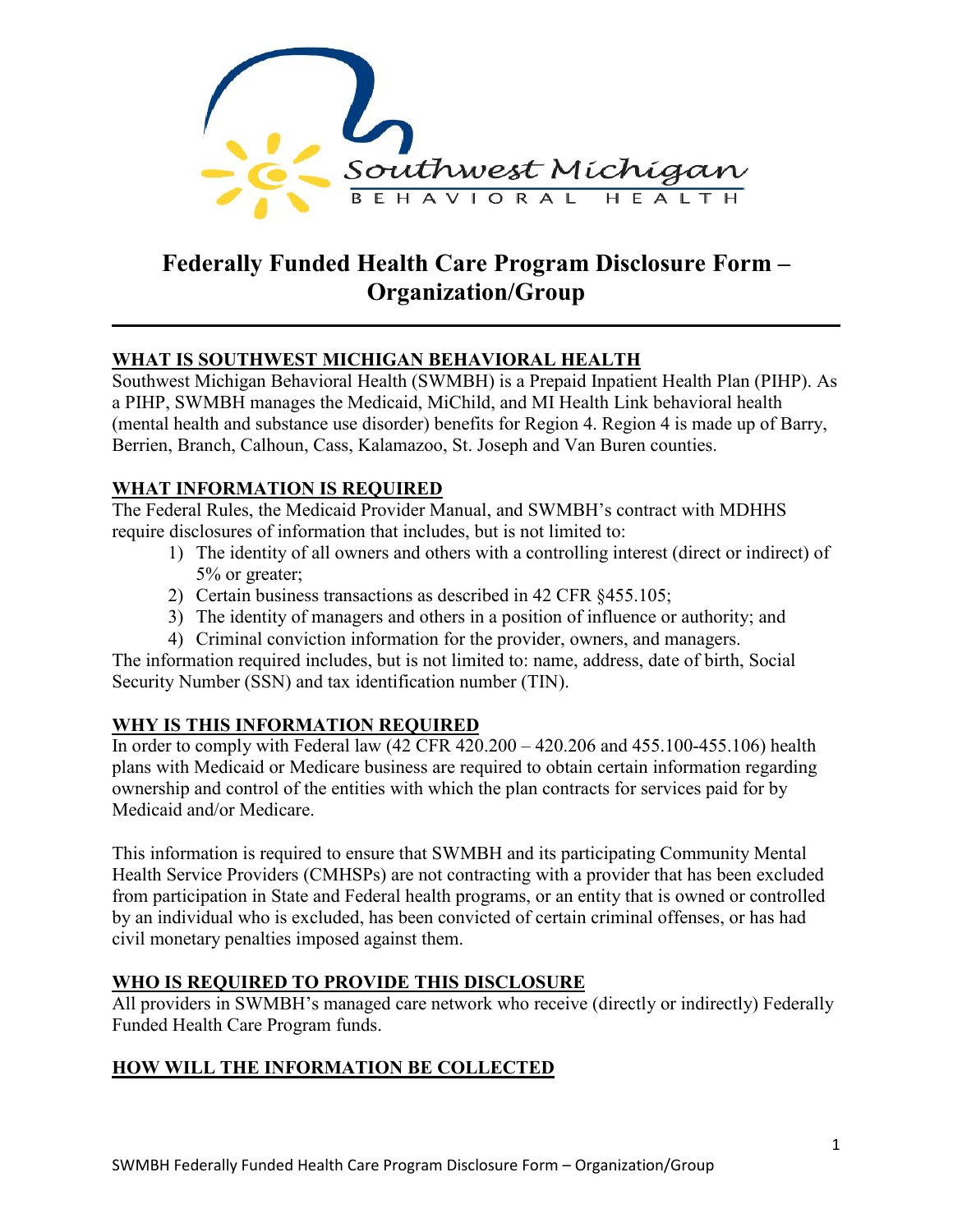SWMBH contracts with the local CMHSPs in each of the counties in Region 4 to manage and provide mental health services paid for by Medicaid. SWMBH requires the CMHSPs to submit this disclosure for the CMHSP **and** its contracted providers.

SWMBH contracts directly with SUD providers and with MI Health Link providers, and will work directly with these providers to secure completed disclosures.

#### **WHAT PROTECTIONS ARE IN PLACE FOR INFORMATION DISCLOSED**

SWMBH implemented a policy specific to Social Security Numbers obtained pursuant to the Ownership and Control Disclosure requirements, as well as a tool to be used in assessing any potential breaches. SWMBH Operating Policy 10.17-Social Security Number Privacy Policy is based on and compliant with the Michigan Social Security Number Privacy Act, Act 454 of 2004. SWMBH Operating Policy Attachment 10.16A – Breach Response Risk Assessment Tool includes a response assessment that is compliant with the Michigan Identify Theft Protection Act, Act 452 of 2004.

In addition to administrative safeguards, there are physical and technical safeguards in place to protect the information gathered by this disclosure. The information is stored on an electronic device that is password protected, and kept in a locked container. The password is changed every 60 days. SWMBH's Chief Compliance & Privacy Officer and a single SWMBH Compliance Specialist hold keys to the locked container and know the password. The locked container is physically stored in a safe that is only accessible by SWMBH's Chief Financial Officer, and all accesses are recorded on an access log.

# **WHAT IF A PROVIDER DOES NOT COMPLETE THIS DISCLOSURE**

The Federal Rules and the Medicaid Provider Manual independently require providers to disclose the information requested in this form. Completion and submission of this form is a condition of participation in SWMBH and each Community Mental Health Service Providers' provider network. *Failure to submit the requested information may result in denial of a claim, a refusal to enter into a provider contract, or termination of existing provider contracts.*

*42 CFR §455.104(e) Consequences for failure to provide required disclosures. Federal financial participation (FFP) is not available in payments made to a disclosing entity that fails to disclose ownership or control information as required by this section.* 

### **HOW OFTEN DOES THIS FORM HAVE TO BE COMPLETED**

This form must be submitted at the following intervals:

- 1) Provider enrollment;
- 2) Initial contracting;
- 3) Annual contract renewal;
- 4) Within 35 days of a request for updated information from SWMBH;
- 5) Within 35 days of any changes to the information or change in ownership.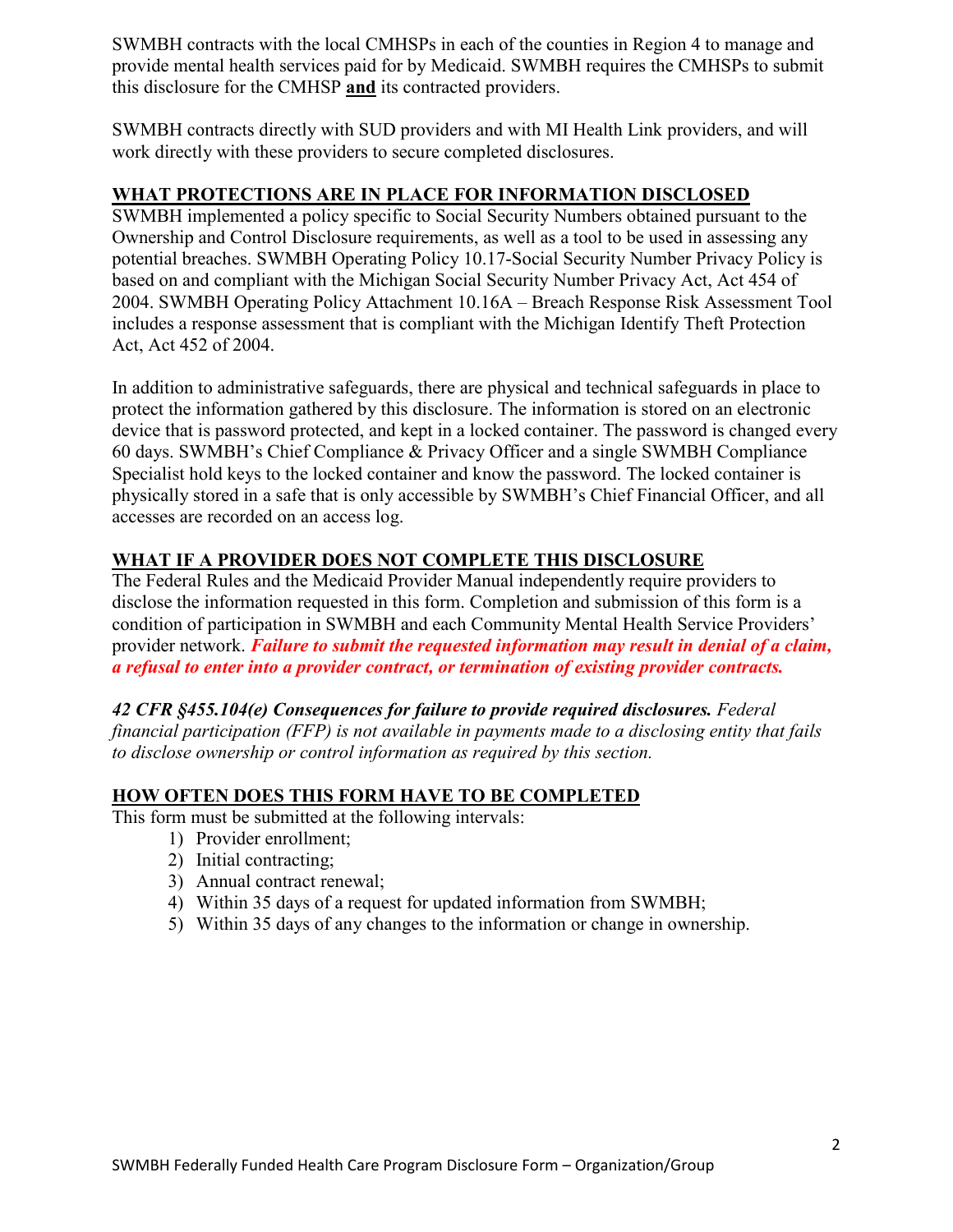### **WHO DO I CONTACT WITH QUESTIONS?**

Medicaid mental health services providers should contact either the Community Mental Health Service Provider who requested the information from you or the Southwest Michigan Behavioral Health Compliance Department with questions. SUD and MI Health Link providers should contact the Southwest Michigan Behavioral Health Compliance Department with questions.

SWMBH Mila Todd [mila.todd@swmbh.org](mailto:mila.todd@swmbh.org) (269) 488-6794

Barry County Community Mental Health Authority Brenna Ellison brleedy@bccmha.org (269) 948-8041

Pines Behavioral Health (Branch County CMHA) Megan Daws [mdaws@pinesbhs.org](mailto:scizio@pinesbhs.org) (517) 278-2129

Riverwood Center (Berrien County CMHA) Sara Schaeffer [sxd@riverwoodcenter.org](mailto:sxd@riverwoodcenter.org) (269) 925-0585

Summit Pointe (Calhoun County CMHA) Rhea Freitag rfreitag@summitpointe.org (269) 441-5904

Woodlands Behavioral Health Network (Cass County CMHA) Steve Waller [Stevew@woodlandsbhn.org](mailto:marym@woodlandsbhn.org) 269-445-2451

Kalamazoo Community Mental Health and Substance Abuse Services Ashley Esterline aesterline@iskzoo.org (269) 364-6986

Van Buren Community Mental Health Liz Evans [levans@vbcmh.com](mailto:hmckone@vbcmh.com) (269) 655-3304

Community Mental Health and Substance Abuse Services of St. Joseph Jarrett Cupp [jcupp@stjoecmh.org](mailto:cbullock@stjoecmh.org) (269) 467-1001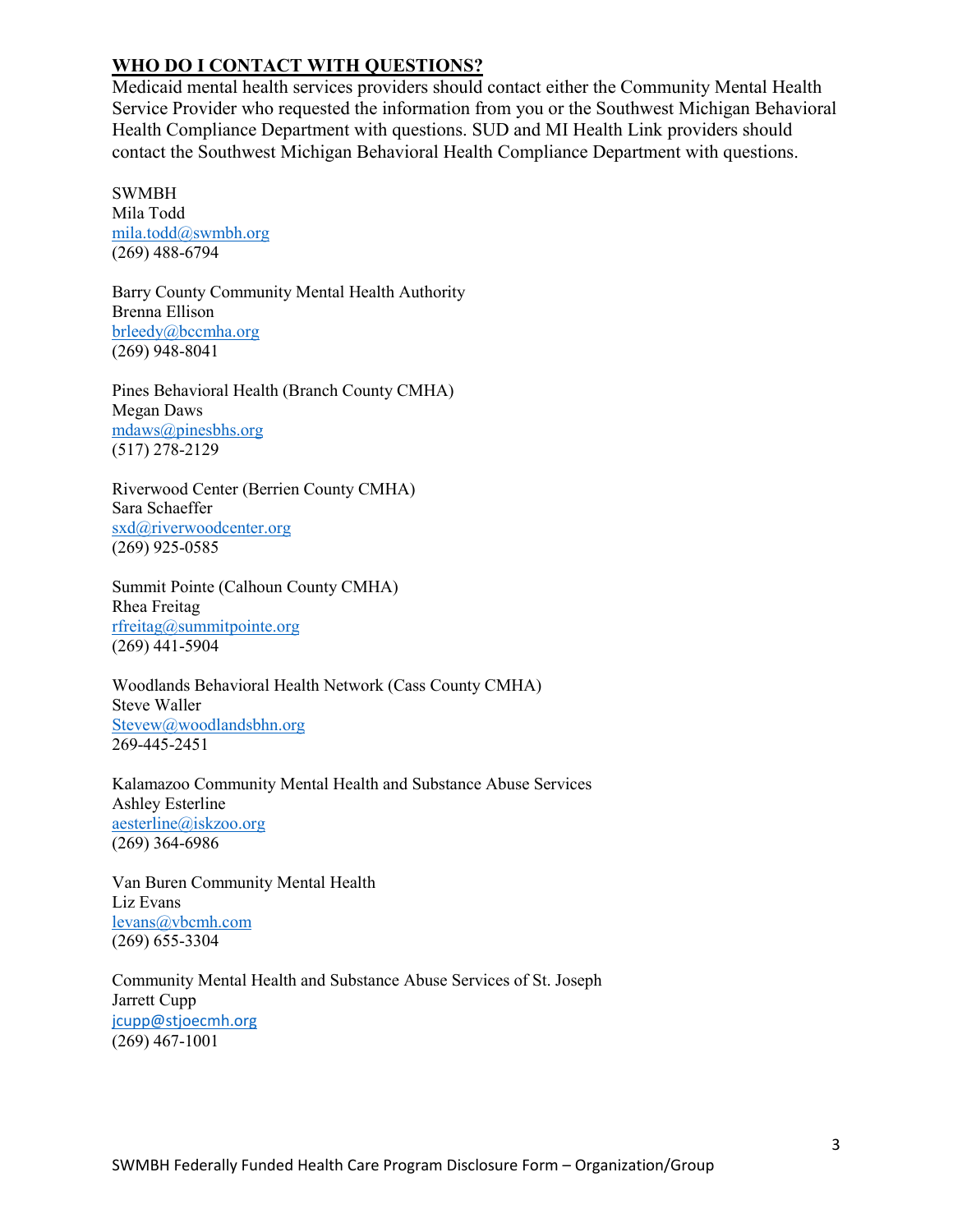#### **Instructions**

Please fill out the entire form. *Every field must be complete*. If fields are left blank, the form will not be processed and will be returned for corrections/completions. If the form is unreadable due to illegible handwriting, the form will not be processed.

As applicable, if Provider is a medical group or facility, please attach a roster of individual providers covered under this Disclosure. Please include provider name, address, date of birth, and social security number.

| Type of disclosing entity.<br>Please choose appropriate category:                          |                | Name of Person Completing the Form (First/Middle/Last)                                                                 |            |  |
|--------------------------------------------------------------------------------------------|----------------|------------------------------------------------------------------------------------------------------------------------|------------|--|
| $\Box$ Partnership<br>$\Box$ Non-Profit                                                    |                | Title                                                                                                                  |            |  |
| $\Box$ Corporation<br>$\Box$ Limited Liability Corporation (LLC)                           |                | Phone Number                                                                                                           |            |  |
| $\Box$ Government/Public Entity<br>$\Box$ HCBS Provider                                    | Fax            |                                                                                                                        |            |  |
| $\Box$ Other:                                                                              | Email          |                                                                                                                        |            |  |
| Legal Name ("Provider Entity"):                                                            |                | DBA Name (if different from Provider Entity Legal Name):                                                               |            |  |
| every business location and P.O. Box address):                                             |                | Complete Address (must include at least one street address; corporations must include the primary business address and |            |  |
| <b>STREET</b>                                                                              | <b>CITY</b>    | <b>STATE</b>                                                                                                           | <b>ZIP</b> |  |
| Additional Addresses (list all Practice locations – attach a separate sheet if necessary): |                |                                                                                                                        |            |  |
| **Federal Tax ID/SSN #:                                                                    | *Medicaid ID#: | *National Provider ID (NPI) #:                                                                                         | $*$ CAQH#: |  |
|                                                                                            |                | *These fields cannot be left blank; "N/A" non-applicable and "applied for" are acceptable                              |            |  |

responses.<br>\*\*Individual providers please use social security number; field cannot be left blank: "N/A"<br>non-applicable and "applied for" are acceptable responses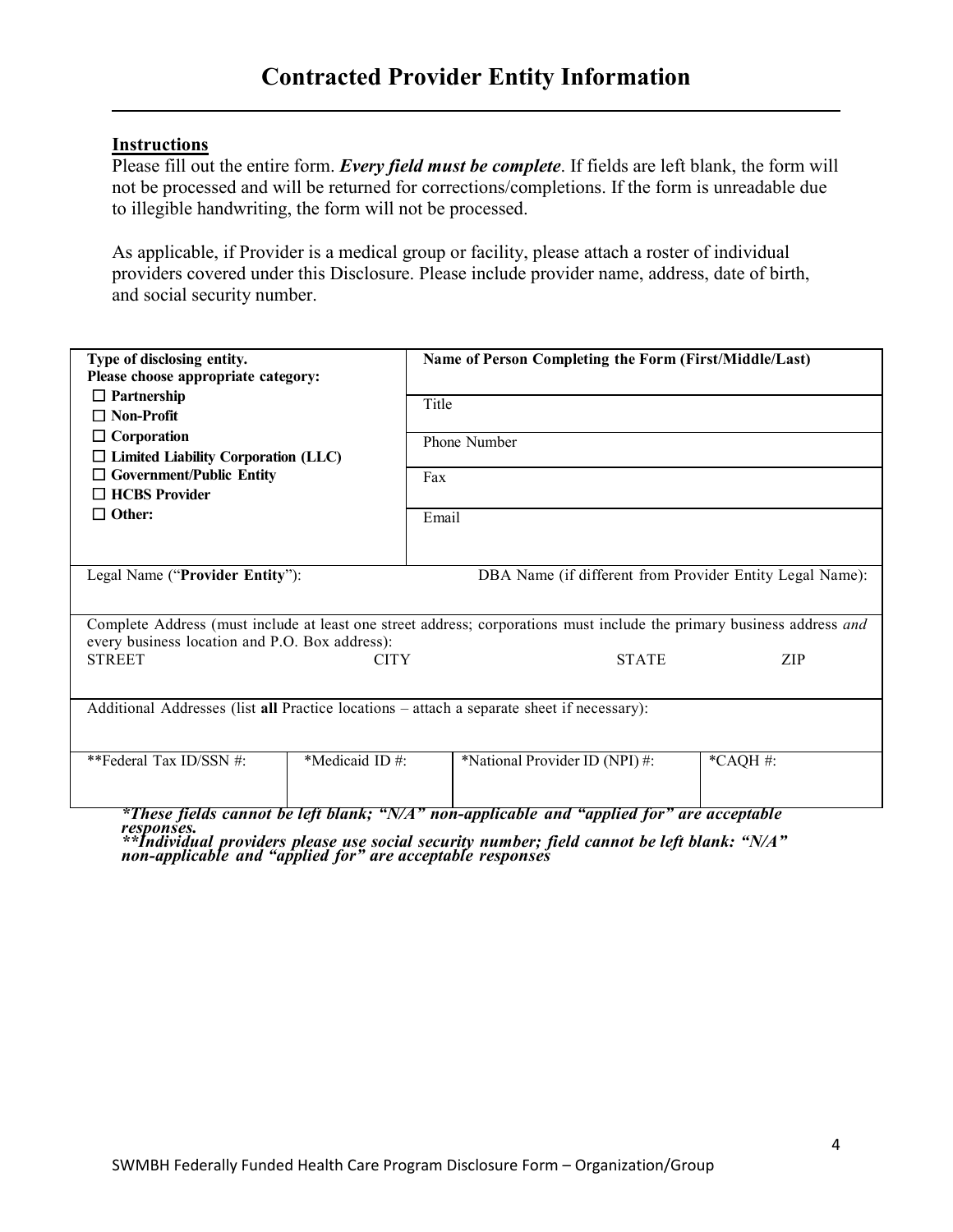#### **Section I: Provider Entity Ownership Information**

| Are there any individuals or organizations with a Direct or Indirect Ownership or Controlling Interest of 5% or more in the Provider<br>Entity?<br>$\square$ YES<br>$\Box$ NO                                                                                              |                                                                                      |  |                         |  |  |
|----------------------------------------------------------------------------------------------------------------------------------------------------------------------------------------------------------------------------------------------------------------------------|--------------------------------------------------------------------------------------|--|-------------------------|--|--|
| If yes, list the name, primary address, date of birth (DOB) and Social Security Number (SSN) for each person having an Ownership                                                                                                                                           |                                                                                      |  |                         |  |  |
| or Controlling Interest in the Provider Entity of 5% or greater. List the name, Tax Identification Number (TIN), primary business<br>address, every business location and P.O. Box address of each organization, corporation, or entity having an Ownership or Controlling |                                                                                      |  |                         |  |  |
| Interest of 5% or greater. (42 CFR §455.104) Attach additional sheet as necessary                                                                                                                                                                                          |                                                                                      |  |                         |  |  |
| Name of Owner                                                                                                                                                                                                                                                              | ** SSN (individual) and/or<br>Complete Address (Street/City/State/Zip)<br><b>DOB</b> |  |                         |  |  |
| (first/middle/last; any alias)                                                                                                                                                                                                                                             | (mm/dd/yyyy)                                                                         |  | <b>TIN</b> (entity)     |  |  |
|                                                                                                                                                                                                                                                                            |                                                                                      |  | List both as applicable |  |  |
|                                                                                                                                                                                                                                                                            |                                                                                      |  |                         |  |  |
|                                                                                                                                                                                                                                                                            |                                                                                      |  |                         |  |  |
|                                                                                                                                                                                                                                                                            |                                                                                      |  |                         |  |  |
|                                                                                                                                                                                                                                                                            |                                                                                      |  |                         |  |  |

\*\* SSN and TIN required under §455.104; see Sect 4313 of Balanced Budget Act of 1997 amended Sect 1124 and Federal *Register Vol. 76 No. 22*

#### **Section II: Ownership in Other Providers & Entities**

Does the Provider Entity's Owner *identified in Section I* have an Ownership or Controlling Interest in *any other provider or entity*? ☐ **YES** ☐ **NO**

**If Yes**, list the name and the SSN or TIN of **the other provider or entity** in which the Owner identified in **Section I** also has an Ownership or Controlling Interest. (42 CFR §455.104(b)(3)) *Attach additional sheets as necessary*

| Name of Owner from Section I | Name of Other Provider or Entity | <b>Other Provider or Entity's</b><br>SSN (individual) or TIN (entity) |
|------------------------------|----------------------------------|-----------------------------------------------------------------------|
|                              |                                  |                                                                       |
|                              |                                  |                                                                       |
|                              |                                  |                                                                       |

#### **Section III: Subcontractor Ownership** *(Attach additional sheets as necessary)*

|                                                                                                                           | $\Box$ NO | Does the Provider Entity have a Direct or Indirect Ownership Interest of 5% or more in any Subcontractor? $\square$ YES |
|---------------------------------------------------------------------------------------------------------------------------|-----------|-------------------------------------------------------------------------------------------------------------------------|
| If Yes, does another individual or organization also have an Ownership or Controlling Interest in the same Subcontractor? |           |                                                                                                                         |

#### ☐ **YES** ☐ **NO**

*If Yes,* list the following information for each person or entity with an Ownership or Controlling Interest in any Subcontractor in which the Provider Entity also has Direct or Indirect Ownership Interest of 5% or more. (42 CFR §455.104).

| <b>Legal Name of Subcontractor</b>                               |                        |                                        |                             |
|------------------------------------------------------------------|------------------------|----------------------------------------|-----------------------------|
| Name of Subcontractor's Other Owner                              |                        |                                        |                             |
| <b>Other Owner's Complete Address</b><br>(Street/City/State/Zip) |                        |                                        |                             |
| <b>Other Owner TIN</b>                                           | <b>Other Owner SSN</b> | <b>Other Owner DOB</b><br>(mm/dd/yyyy) | % Interest in Subcontractor |
| <b>Legal Name of Subcontractor</b>                               |                        |                                        |                             |
| Name of Subcontractor's Other Owner                              |                        |                                        |                             |
| <b>Other Owner's Complete Address</b><br>(Street/City/State/Zip) |                        |                                        |                             |
| <b>Other Owner TIN</b>                                           | <b>Other Owner SSN</b> | <b>Other Owner DOB</b><br>(mm/dd/yyyy) | % Interest in Subcontractor |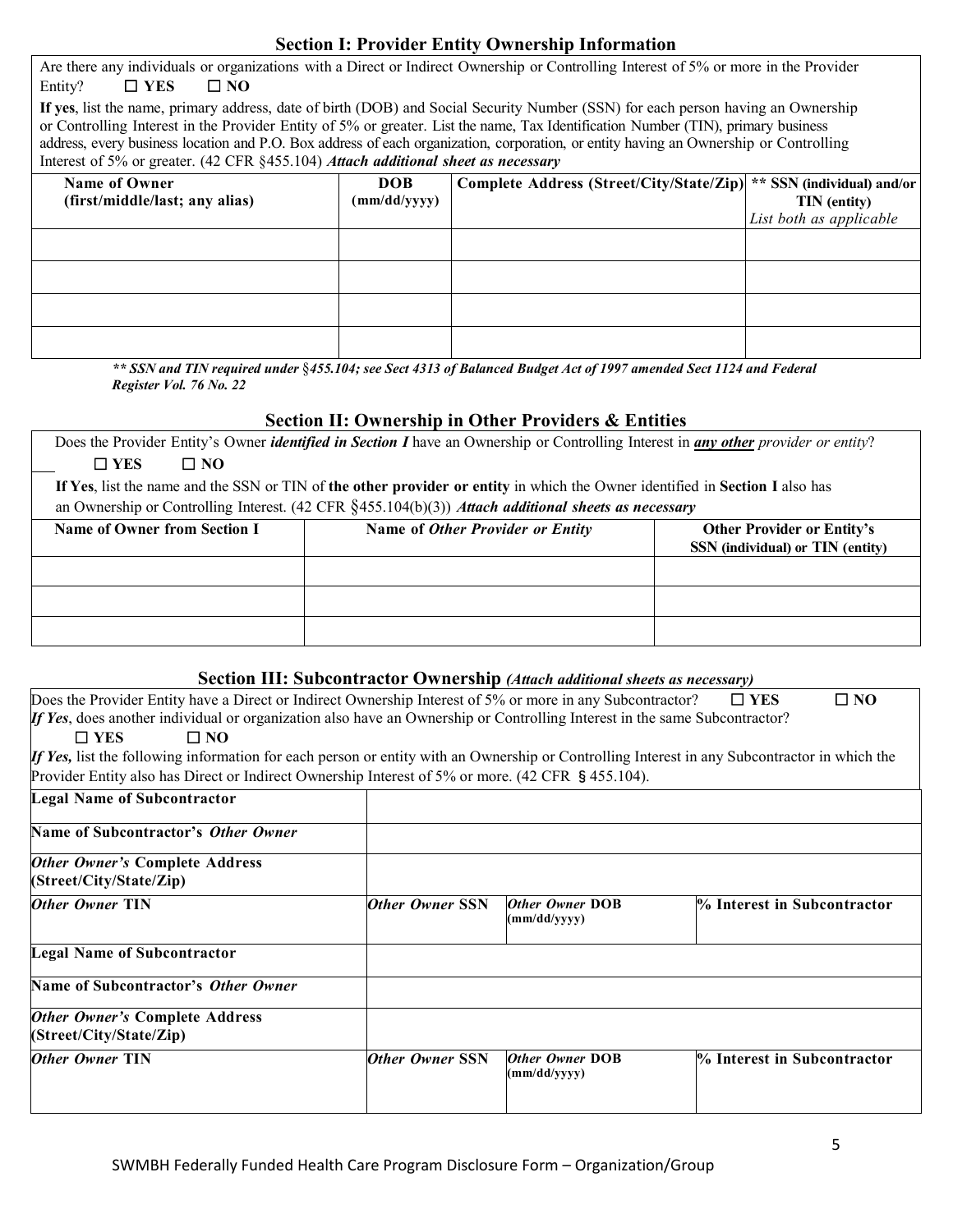| <b>Section IV: Familial Relationships of All Owners</b>                               |                                                                                                                                                                                                                                                       |                  |              |  |  |  |
|---------------------------------------------------------------------------------------|-------------------------------------------------------------------------------------------------------------------------------------------------------------------------------------------------------------------------------------------------------|------------------|--------------|--|--|--|
| Are any of the individuals identified in Sections I, II or III related to each other? | $\square$ YES                                                                                                                                                                                                                                         | $\square$ NO     |              |  |  |  |
|                                                                                       | If yes, list the individuals identified and the relationship to each other (e.g., spouse, domestic partner, sibling, parent, child)                                                                                                                   |                  |              |  |  |  |
|                                                                                       | $(42 \text{ CFR } \text{\{}455.104(b)(2)})$ Attach additional sheets as necessary                                                                                                                                                                     |                  |              |  |  |  |
| Name of Owner 1:                                                                      | Name of Owner 2:                                                                                                                                                                                                                                      | Relationship     |              |  |  |  |
|                                                                                       |                                                                                                                                                                                                                                                       |                  |              |  |  |  |
|                                                                                       |                                                                                                                                                                                                                                                       |                  |              |  |  |  |
|                                                                                       |                                                                                                                                                                                                                                                       |                  |              |  |  |  |
|                                                                                       |                                                                                                                                                                                                                                                       |                  |              |  |  |  |
|                                                                                       |                                                                                                                                                                                                                                                       |                  | $\square$ NO |  |  |  |
|                                                                                       | Are any provider members of the group related to the listed owners or those with a controlling interest?<br>If Yes, list the following information for each group provider member related to the listed owners and those with a controlling interest. | $\square$ YES    |              |  |  |  |
| Attach additional sheets as necessary                                                 |                                                                                                                                                                                                                                                       |                  |              |  |  |  |
|                                                                                       | NOTE: Each provider member listed must submit a signed Medicaid Disclosure Statement - Individual.                                                                                                                                                    |                  |              |  |  |  |
| Name of group provider                                                                | Relationship                                                                                                                                                                                                                                          | DOB (mm/dd/yyyy) | <b>SSN</b>   |  |  |  |
|                                                                                       |                                                                                                                                                                                                                                                       |                  |              |  |  |  |
|                                                                                       |                                                                                                                                                                                                                                                       |                  |              |  |  |  |
|                                                                                       |                                                                                                                                                                                                                                                       |                  |              |  |  |  |
|                                                                                       |                                                                                                                                                                                                                                                       |                  |              |  |  |  |
|                                                                                       |                                                                                                                                                                                                                                                       |                  |              |  |  |  |
|                                                                                       |                                                                                                                                                                                                                                                       |                  |              |  |  |  |
|                                                                                       |                                                                                                                                                                                                                                                       |                  |              |  |  |  |
|                                                                                       |                                                                                                                                                                                                                                                       |                  |              |  |  |  |
|                                                                                       |                                                                                                                                                                                                                                                       |                  |              |  |  |  |
|                                                                                       |                                                                                                                                                                                                                                                       |                  |              |  |  |  |
|                                                                                       |                                                                                                                                                                                                                                                       |                  |              |  |  |  |
|                                                                                       |                                                                                                                                                                                                                                                       |                  |              |  |  |  |
|                                                                                       |                                                                                                                                                                                                                                                       |                  |              |  |  |  |
|                                                                                       |                                                                                                                                                                                                                                                       |                  |              |  |  |  |
|                                                                                       |                                                                                                                                                                                                                                                       |                  |              |  |  |  |
|                                                                                       |                                                                                                                                                                                                                                                       |                  |              |  |  |  |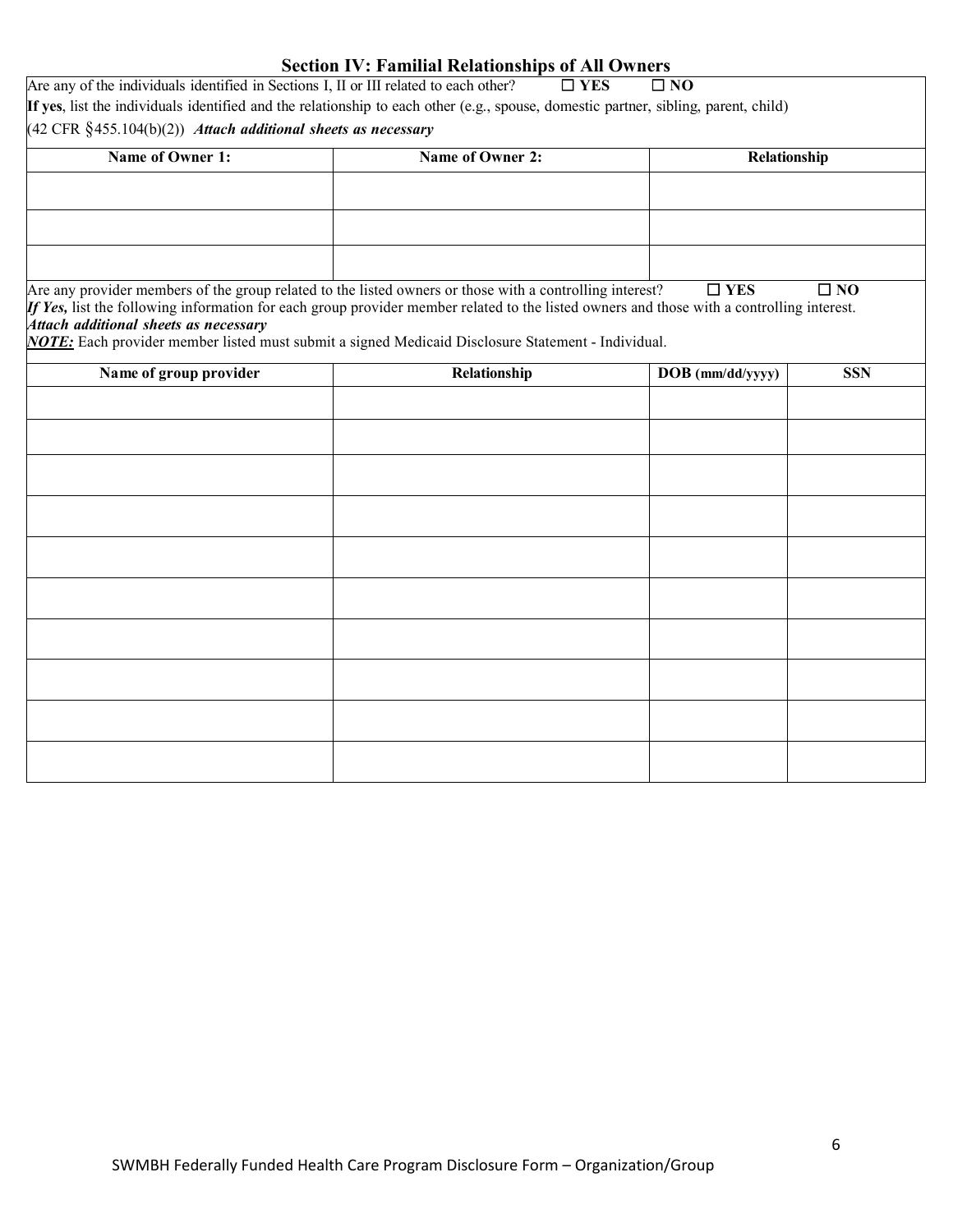**Managing Employees:** Does the Provider Entity have any Managing Employees? □ **YES** □ **NO** 

**If yes**, list all Managing Employees that exercise operational or managerial control over, or who directly or indirectly conduct the day- to-day operations of Provider Entity (general manager, business manager, administrator or director), including the name, date of birth (DOB), address, Social Security Number (SSN), and title (42 CFR §455.104) *Attach additional sheets as necessary*

| Name<br>(first/MI/last) | <b>DOB</b><br>mm/dd/yyyy                                 | <b>Complete Address</b><br>(Street/City/State/Zip)                                                                                                                                                                      | <b>SSN</b> | <b>Title</b> |
|-------------------------|----------------------------------------------------------|-------------------------------------------------------------------------------------------------------------------------------------------------------------------------------------------------------------------------|------------|--------------|
|                         |                                                          |                                                                                                                                                                                                                         |            |              |
|                         |                                                          |                                                                                                                                                                                                                         |            |              |
|                         |                                                          |                                                                                                                                                                                                                         |            |              |
|                         |                                                          |                                                                                                                                                                                                                         |            |              |
|                         |                                                          |                                                                                                                                                                                                                         |            |              |
|                         |                                                          |                                                                                                                                                                                                                         |            |              |
|                         |                                                          |                                                                                                                                                                                                                         |            |              |
|                         |                                                          |                                                                                                                                                                                                                         |            |              |
|                         |                                                          |                                                                                                                                                                                                                         |            |              |
|                         |                                                          |                                                                                                                                                                                                                         |            |              |
|                         |                                                          |                                                                                                                                                                                                                         |            |              |
|                         | <b>Agents:</b> Does the Provider Entity have any Agents? | $\Box$ YES<br>$\square$ NO                                                                                                                                                                                              |            |              |
|                         |                                                          | If yes, list all Agents that have been delegated the authority to obligate or act on behalf of Provider Entity,<br>including the name, date of birth (DOB), address, and Social Security Number (SSN) (42 CFR §455.104) |            |              |

*Attach additional sheets as necessary*

| Name (first/MI/last) | <b>DOB</b><br>(mm/dd/yyyy) | Complete Address (Street/City/State/Zip) | <b>SSN</b> |
|----------------------|----------------------------|------------------------------------------|------------|
|                      |                            |                                          |            |
|                      |                            |                                          |            |

**Board of Directors**: Does the Provider Entity have a Board of Directors? ☐ **YES** ☐ **NO**

**If yes**, list each member of the Board of Directors or Governing Board for corporations, including the name, date of birth (DOB), address, and Social Security Number (SSN) (42 CFR §455.104) *Attach additional sheets as necessary*

| Name (first/MI/last) | <b>DOB</b><br>(mm/dd/yyyy) | Complete Address (Street/City/State/Zip) | <b>SSN</b> |
|----------------------|----------------------------|------------------------------------------|------------|
|                      |                            |                                          |            |
|                      |                            |                                          |            |
|                      |                            |                                          |            |
|                      |                            |                                          |            |
|                      |                            |                                          |            |
|                      |                            |                                          |            |
|                      |                            |                                          |            |
|                      |                            |                                          |            |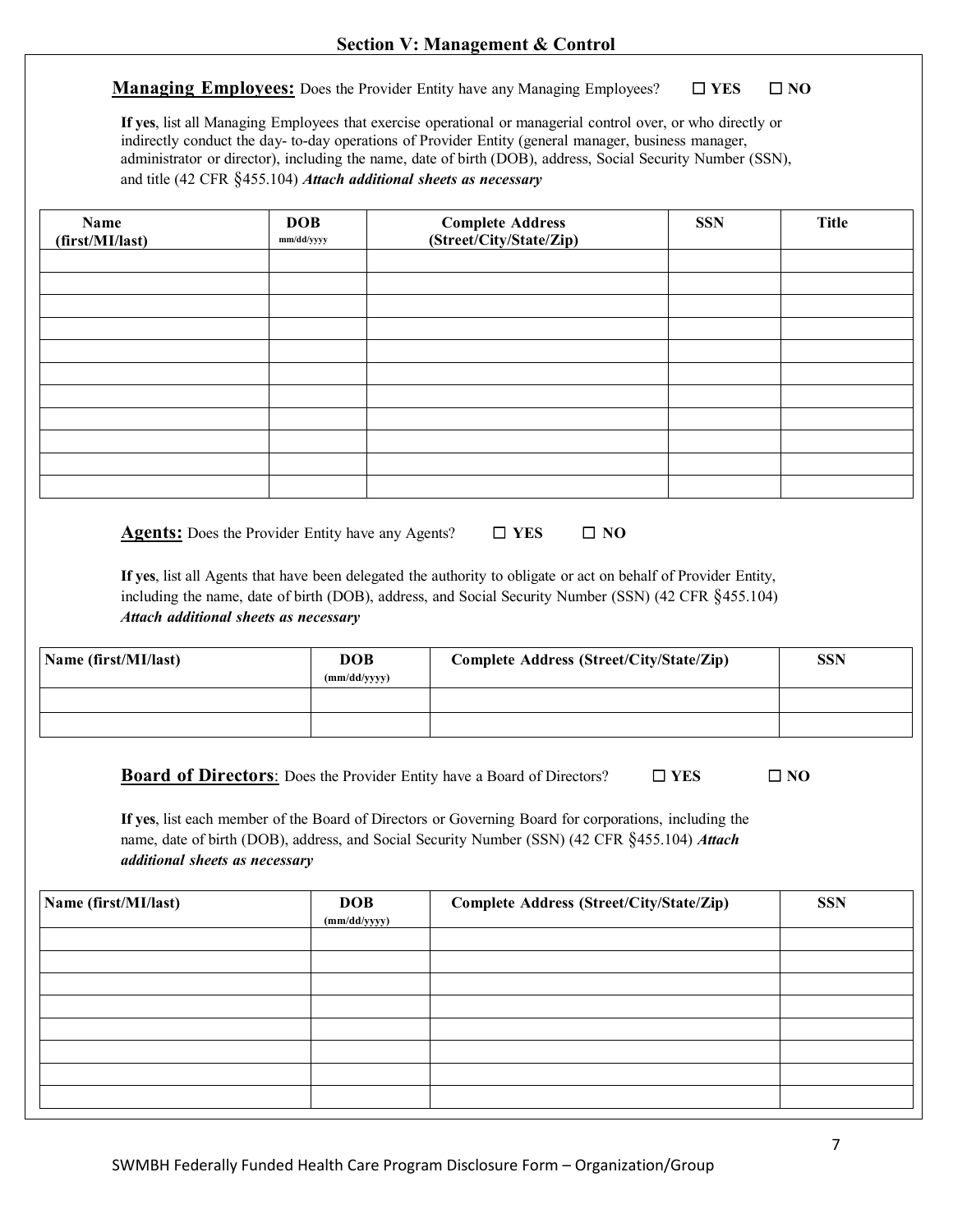|                                                                                                                                                                                                    |                                  |                                         | Section VI: Criminal Convictions, Sanctions, Exclusions, Debarment and Terminations*                                                   |  |  |
|----------------------------------------------------------------------------------------------------------------------------------------------------------------------------------------------------|----------------------------------|-----------------------------------------|----------------------------------------------------------------------------------------------------------------------------------------|--|--|
|                                                                                                                                                                                                    |                                  |                                         | 1. Has the Provider Entity, or any person listed in Section I and/or Section V ever been convicted of a crime related to that person's |  |  |
| involvement in any program under Medicaid, Medicare, CHIP or a Title XX program?<br>$\Box$ YES<br>$\square$ NO<br>If yes, list those persons and the required information below. (42 CFR §455.106) |                                  |                                         |                                                                                                                                        |  |  |
| Attach documentation and additional sheets as necessary                                                                                                                                            |                                  |                                         |                                                                                                                                        |  |  |
|                                                                                                                                                                                                    |                                  |                                         |                                                                                                                                        |  |  |
|                                                                                                                                                                                                    |                                  |                                         |                                                                                                                                        |  |  |
| Name                                                                                                                                                                                               |                                  |                                         |                                                                                                                                        |  |  |
| DOB (mm/dd/yyyy)                                                                                                                                                                                   | SSN (individual) or TIN (entity) |                                         | <b>State of Conviction</b>                                                                                                             |  |  |
| <b>Current Address</b>                                                                                                                                                                             |                                  |                                         |                                                                                                                                        |  |  |
| (Street/City/State/Zip)                                                                                                                                                                            |                                  |                                         |                                                                                                                                        |  |  |
| <b>Nature of the Offense</b>                                                                                                                                                                       |                                  |                                         |                                                                                                                                        |  |  |
|                                                                                                                                                                                                    |                                  |                                         |                                                                                                                                        |  |  |
| Date of Conviction(mm/dd/yyyy)                                                                                                                                                                     |                                  | Date of Reinstatement(mm/dd/yyyy)       |                                                                                                                                        |  |  |
|                                                                                                                                                                                                    |                                  |                                         |                                                                                                                                        |  |  |
| 2. Has the Provider Entity, or any person listed in Section I and/or Section V ever been <b>sanctioned, excluded or debarred</b> from<br>Medicaid, Medicare, CHIP or a Title XX program?           |                                  | $\Box$ YES<br>$\square$ NO              |                                                                                                                                        |  |  |
| If yes, list those persons and the required information below. $(42 \text{ CFR } \S 455.436)$                                                                                                      |                                  |                                         |                                                                                                                                        |  |  |
| Attach documentation and additional sheets as necessary                                                                                                                                            |                                  |                                         |                                                                                                                                        |  |  |
|                                                                                                                                                                                                    |                                  |                                         |                                                                                                                                        |  |  |
| Name                                                                                                                                                                                               |                                  |                                         |                                                                                                                                        |  |  |
| DOB (mm/dd/yyyy)                                                                                                                                                                                   |                                  |                                         | SSN (individual) or TIN (entity)                                                                                                       |  |  |
| <b>Current Address</b>                                                                                                                                                                             |                                  |                                         |                                                                                                                                        |  |  |
| (Street/City/State/Zip)                                                                                                                                                                            |                                  |                                         |                                                                                                                                        |  |  |
| <b>Reason for Sanction, Exclusion or Debarment</b>                                                                                                                                                 |                                  |                                         |                                                                                                                                        |  |  |
|                                                                                                                                                                                                    |                                  |                                         |                                                                                                                                        |  |  |
| Date(s) of Sanctions, Exclusions or<br>Debarments (mm/dd/yyyy)                                                                                                                                     | (mm/dd/yyyy)                     | <b>Date of Reinstatement</b>            | List all States where currently excluded:                                                                                              |  |  |
|                                                                                                                                                                                                    |                                  |                                         |                                                                                                                                        |  |  |
|                                                                                                                                                                                                    |                                  |                                         |                                                                                                                                        |  |  |
| 3. Has the Provider Entity, or any person listed in Section I and/or Section V ever been <b>terminated</b> from participation in Medicaid,<br>Medicare, CHIP or a Title XX program?                | $\square$ YES                    | $\square$ NO                            |                                                                                                                                        |  |  |
| If yes, list those persons and the required information below. $(42 \text{ CFR } §455.416)$                                                                                                        |                                  |                                         |                                                                                                                                        |  |  |
| Attach documentation and additional sheets as necessary                                                                                                                                            |                                  |                                         |                                                                                                                                        |  |  |
|                                                                                                                                                                                                    |                                  |                                         |                                                                                                                                        |  |  |
| <b>Name</b>                                                                                                                                                                                        |                                  |                                         |                                                                                                                                        |  |  |
| DOB (mm/dd/yyyy)                                                                                                                                                                                   |                                  | <b>SSN</b> (individual) or TIN (entity) |                                                                                                                                        |  |  |
| <b>Current Address</b>                                                                                                                                                                             |                                  |                                         |                                                                                                                                        |  |  |
| (Street/City/State/Zip)                                                                                                                                                                            |                                  |                                         |                                                                                                                                        |  |  |
| <b>Reason for Termination</b>                                                                                                                                                                      |                                  |                                         |                                                                                                                                        |  |  |
| <b>Date of Termination</b>                                                                                                                                                                         | State that originated            | <b>Date of Reinstatement</b>            | <b>Terminated from Medicare?</b>                                                                                                       |  |  |
| (mm/dd/yyyy)                                                                                                                                                                                       | Termination                      | (mm/dd/yyyy)                            |                                                                                                                                        |  |  |
|                                                                                                                                                                                                    |                                  |                                         | Yes<br>No                                                                                                                              |  |  |
| *At any time during the Contract period it is the responsibility of the Provider Futity to promptly                                                                                                |                                  |                                         |                                                                                                                                        |  |  |

*\*At any time during the Contract period, it is the responsibility of the Provider Entity to promptly provide notice upon learning of convictions, sanctions, exclusions, debarments and terminations (See Fed. Register, Vol. 44, No. 138)*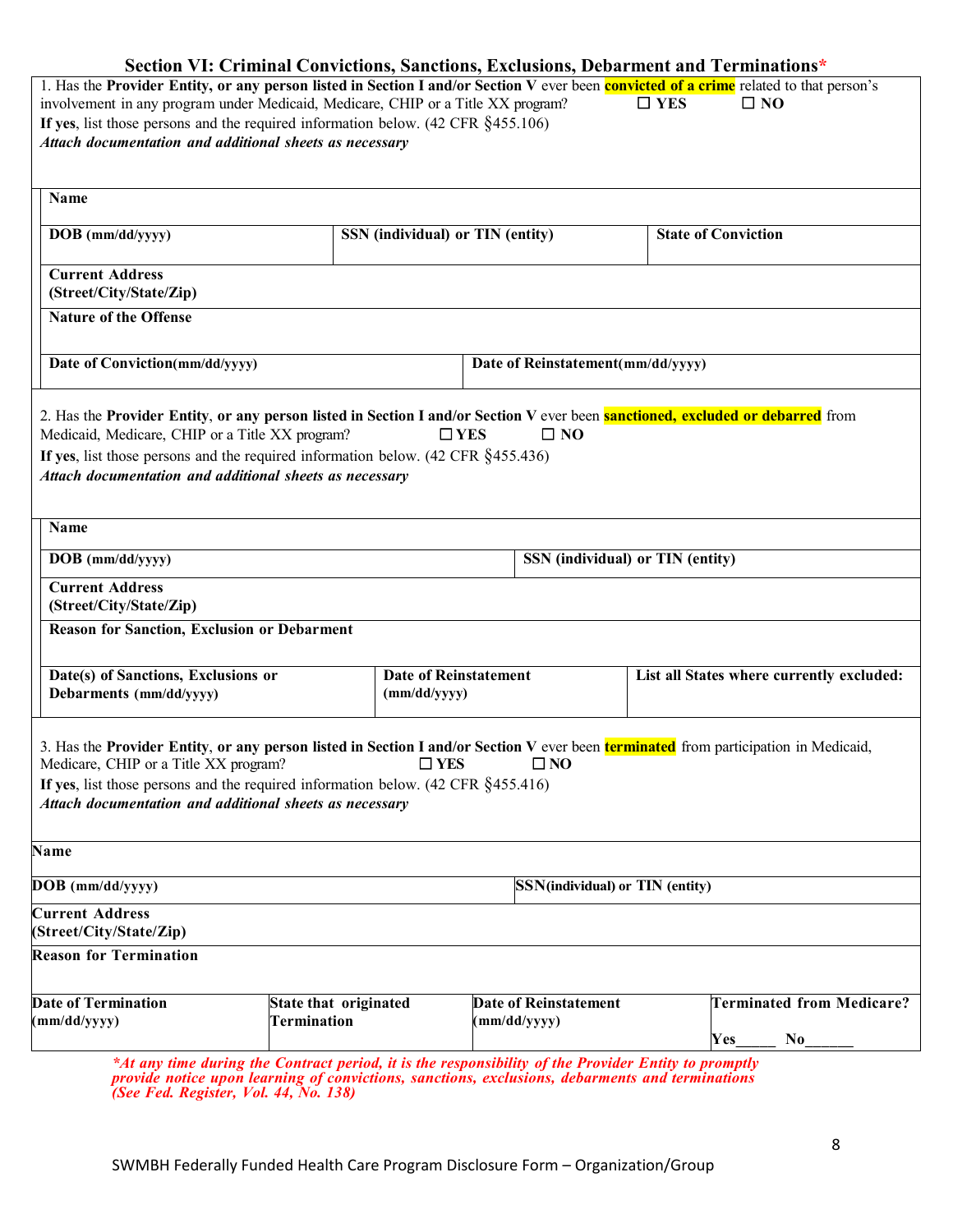**Business Transactions – Subcontractors:** Has the Provider Entity had any business transactions with a Subcontractor totaling more than \$25,000 in the previous twelve (12) month period? ☐ **YES** ☐ **NO** 

**IF YES**, list the information for Subcontractors with whom the Provider Entity has had business transactions totaling more than \$25,000 during the previous 12 month period ending on the date of this request (42 CFR §455.105(b)(1)). *Attach additional sheets as necessary.*

| Name of Subcontractor:                 |                                  | TIN (entity): | Subcontractor's SSN (individual) or |
|----------------------------------------|----------------------------------|---------------|-------------------------------------|
| Subcontractor's Street Address         | City:                            | State:        | ZIP                                 |
| Name of Subcontractor's Owner:         | Subcontractor's Owner's SSN/TIN: |               |                                     |
| Subcontractor's Owner's Street Address | City:                            | State:        | <b>ZIP</b>                          |

**Significant Business Transactions – Wholly Owned Suppliers:** Has the Provider Entity had any *Significant Business Transactions* with a Wholly Owned Supplier exceeding the lesser of \$25,000 or 5% of operating expenses in the past five (5) year period?  $\Box$  **YES**  $\Box$  **NO** 

IF YES, list the information for any Wholly Owned Supplier with whom the Provider Entity has had any Significant Business Transactions exceeding the lesser of \$25,000 or 5% of operating expenses during the past five (5) year period (42 CFR §455.105(b)(2)). *Attach additional sheets as necessary.* 

| Name of <b>Supplier</b> : |       | Supplier's SSN (individual) or<br>TIN (entity): |     |
|---------------------------|-------|-------------------------------------------------|-----|
| Supplier's Street Address | City: | State:                                          | ZIP |

**Significant Business Transactions – Subcontractors:** Has the Provider Entity had any *Significant Business Transactions* with a Subcontractor exceeding the lesser of \$25,000 or 5% of operating expenses in the past five (5) year period?  $\Box$  **YES**  $\Box$  **NO** 

**IF YES**, list the information for Subcontractor with whom the Provider Entity has had any Significant Business Transactions exceeding the lesser of \$25,000 or 5% of operating expenses during the past five (5) year period (42 CFR §455.105(b)(2)). *Attach additional sheets as necessary.*

| Name of Subcontractor:                                                                                                                                                                                                                                              |                                  |        | Subcontractor's SSN (individual) or<br>TIN (entity): |  |
|---------------------------------------------------------------------------------------------------------------------------------------------------------------------------------------------------------------------------------------------------------------------|----------------------------------|--------|------------------------------------------------------|--|
| Subcontractor's Street Address                                                                                                                                                                                                                                      | City:                            | State: | <b>ZIP</b>                                           |  |
| Name of Subcontractor's Owner:                                                                                                                                                                                                                                      | Subcontractor's Owner's SSN/TIN: |        |                                                      |  |
| Subcontractor's Owner's Street Address                                                                                                                                                                                                                              | City:                            | State: | <b>ZIP</b>                                           |  |
| This information must be provided and/or updated within 35 days of a request. Medicaid payments<br>may be denied for services furnished during the period beginning the day following the date the<br>information was due, until it is received. (42 CFR §455.105). |                                  |        |                                                      |  |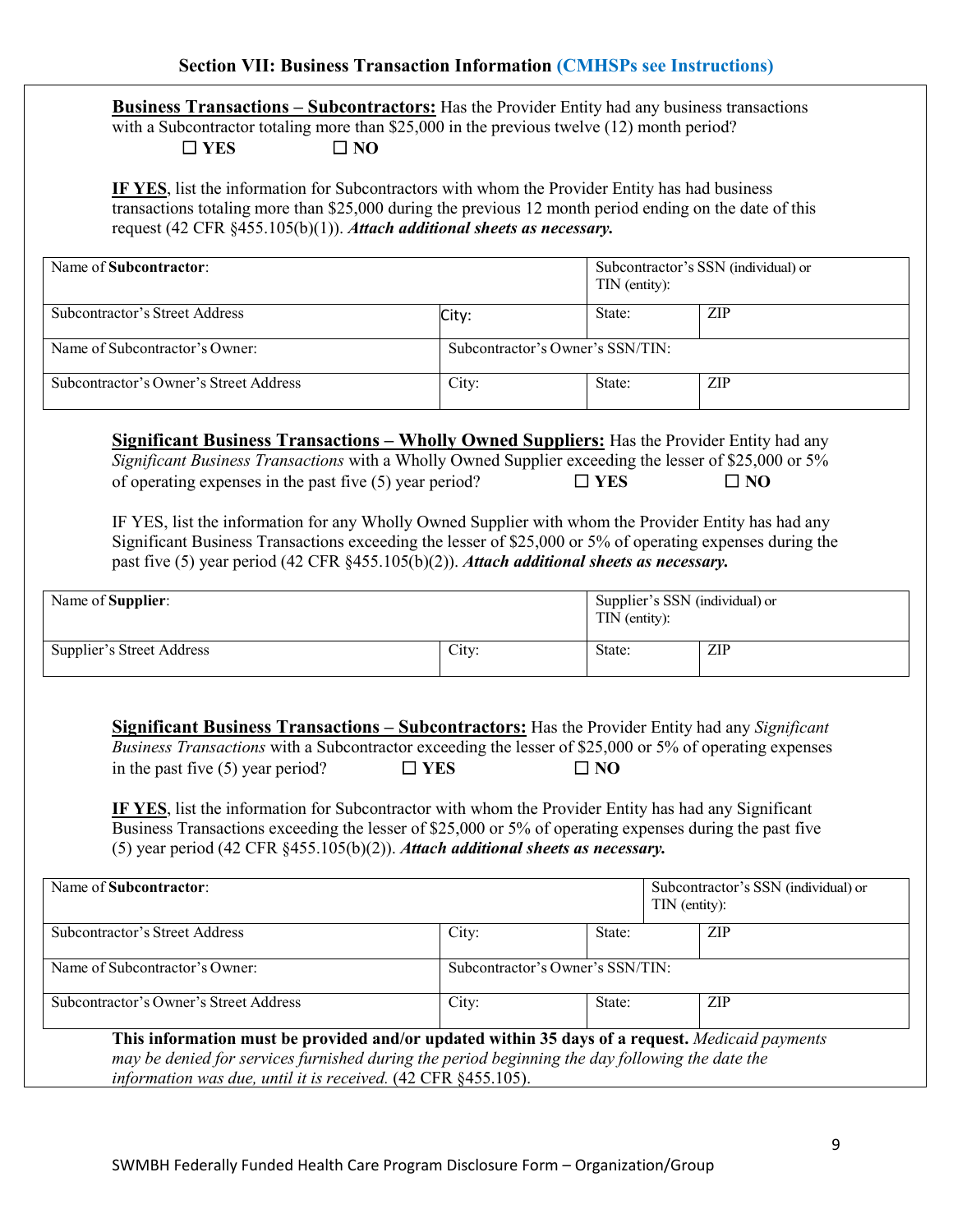### **Section VIII: Excluded Provider Screening Attestation**

Through signature below, I certify that any employees or contractors providing services pursuant to a contract with Southwest Michigan Behavioral Health and/or a Community Mental Health Service Provider (CMHSP), are screened with the applicable background check. This includes, but is not limited to, verification against the OIG's List of Excluded Individuals and Entities [\(https://oig.hhs.gov/exclusions/index.asp\)](https://oig.hhs.gov/exclusions/index.asp), the System for Award Management (SAM) [\(www.sam.gov\)](http://www.sam.gov/), the Michigan Sanctioned Provider List [\(www.michigan.gov\)](http://www.michigan.gov/), and any other applicable state, federal, or other governmental exclusion or sanction databases and that the information provided herein is true, accurate, and complete. Additions or changes to the information above will be submitted no later than 35 days after any change to the information or change in ownership. Additionally, I understand that misleading, inaccurate, or incomplete data may result in a denial of a claim and/or termination of the contract(s).

| If you do not perform your own screening, please list who does:           |                                      |  |
|---------------------------------------------------------------------------|--------------------------------------|--|
| Signature                                                                 | Title (indicate if authorized agent) |  |
| Printed Name                                                              | Date                                 |  |
| Phone Number:                                                             | Fax Number: 2008                     |  |
|                                                                           |                                      |  |
| Please indicate all Organizations with whom your entity holds a contract: |                                      |  |
| Southwest Michigan Behavioral Health: □                                   |                                      |  |
| Barry County Community Mental Health Authority: □                         |                                      |  |
| Riverwood Center (Berrien County): □                                      |                                      |  |
| Pines Behavioral Health (Branch County): $\square$                        |                                      |  |
| Summit Pointe (Calhoun County): $\square$                                 |                                      |  |
| Woodlands Behavioral Health Network (Cass County): $\square$              |                                      |  |
| Kalamazoo County Community Mental Health and Substance Abuse Services: □  |                                      |  |
| Community Mental Health and Substance Abuse Services of St. Joseph: □     |                                      |  |
| Van Buren Community Mental Health: $\square$                              |                                      |  |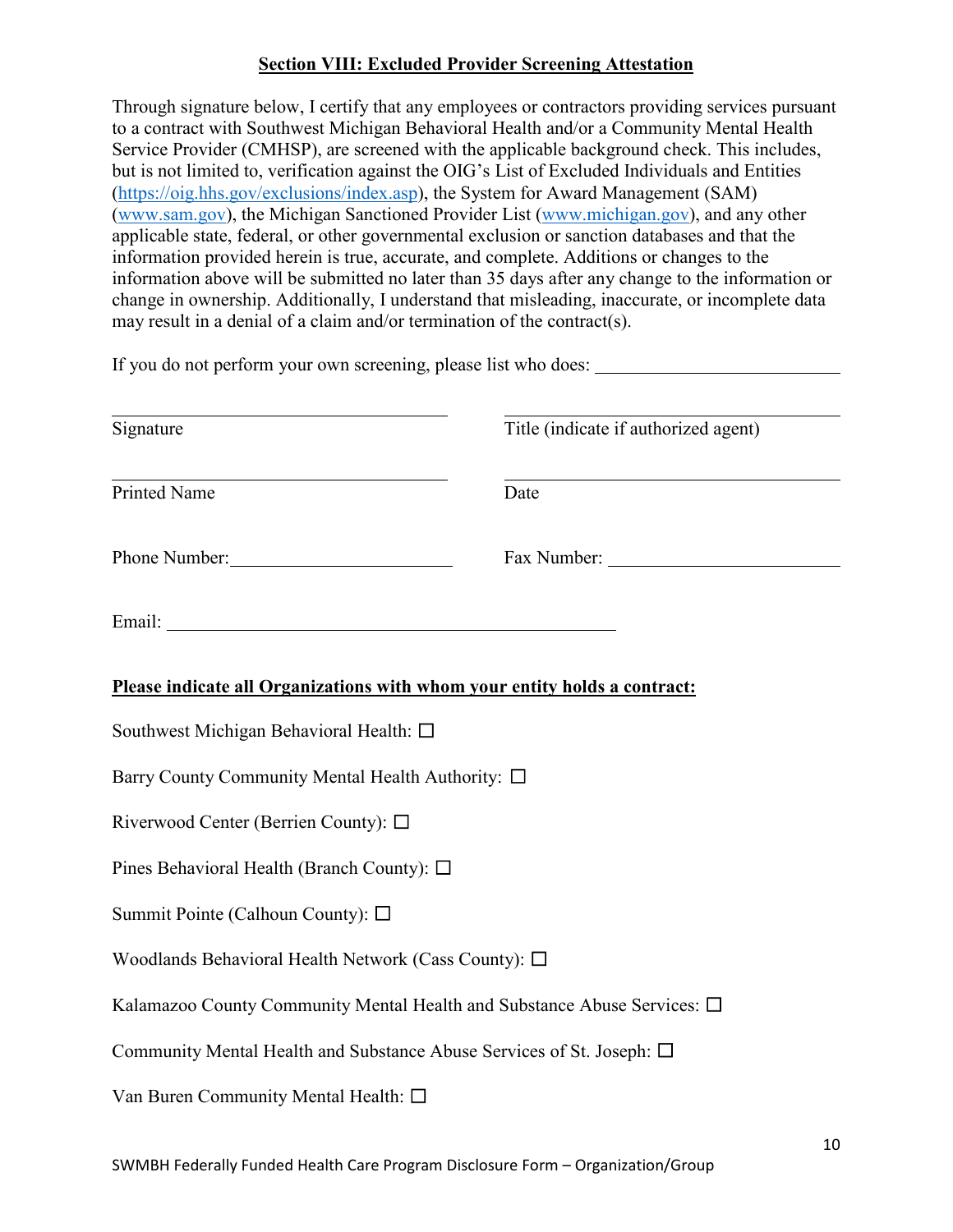### **Instructions for Disclosure of Ownership/Controlling Interest and Management Statement**

*If additional space is needed, please note on the form that the answer is being continued, and attach a sheet referencing the section number that is being continued.* 

#### **Section I: Provider Entity Ownership Information**

Please list the required information for EACH individual or organization that has a Direct or Indirect Ownership of 5% or more or has a Controlling Interest in your entity. If the Owner is a corporation, the primary business address must be listed and every business location and P.O. Box address. Provider members of a group practice who have ownership or a controlling interest in Provider Entity must submit a separate Statement.

Providing the SSN or TIN (as applicable) is required under 42 CFR §455.104; please see Section 4313 of the Balanced Budget Act of 1997, amended Section 1124, and the Federal Register Vol. 76 No. 22. *Any form without the required SSN and TIN (as applicable) is incomplete and will not be processed.*

#### **Section II: Ownership in Other Providers & Entities**

Please identify the other providers or entities that are owned or controlled at least 5% by the same individual or organization identified in Section I that has an Ownership or Controlling Interest in your entity. This information is to identify shared and interconnected ownership and controlling interests.

#### **Section III: Subcontractor Ownership**

If your entity has a Direct or Indirect Ownership of 5% or more in a Subcontractor and other individuals or entities also have a Direct or Indirect Ownership of that same Subcontractor, please identify the Subcontractor and provide the required information for the additional owners.

### **Section IV: Familial Relationships of All Owners**

Report whether any of the persons listed in Section I, II, and III are related to each other and identify the parties and their relationship. For a definition of domestic partner, refer to state law. Provider members of a group practice who are related to the Provider Entity's owners or those with a controlling interest must submit a separate Statement.

### **Section V: Management & Control**

- 1) List the required information for all employees that hold a position of Managing Employee within your entity
- 2) List the required information for all Agents that have the authority to obligate or act on behalf of your entity
- 3) List the required information for all individuals on the governing board or board of directors if your entity is organized as a corporation. CMS requires the identification of officers and directors of a Provider Entity that is organized as a corporation, without regard to the for-profit or not-for-profit status of that corporation.

#### **Section VI: Criminal Convictions, Sanctions, Exclusions, Debarment, and Terminations**

List YOUR OWN criminal convictions, exclusions, sanctions, debarments, and terminations AND any for any person who has an ownership or controlling interest, or is an agent or managing employee of your entity. List all offenses related to each person's or entity's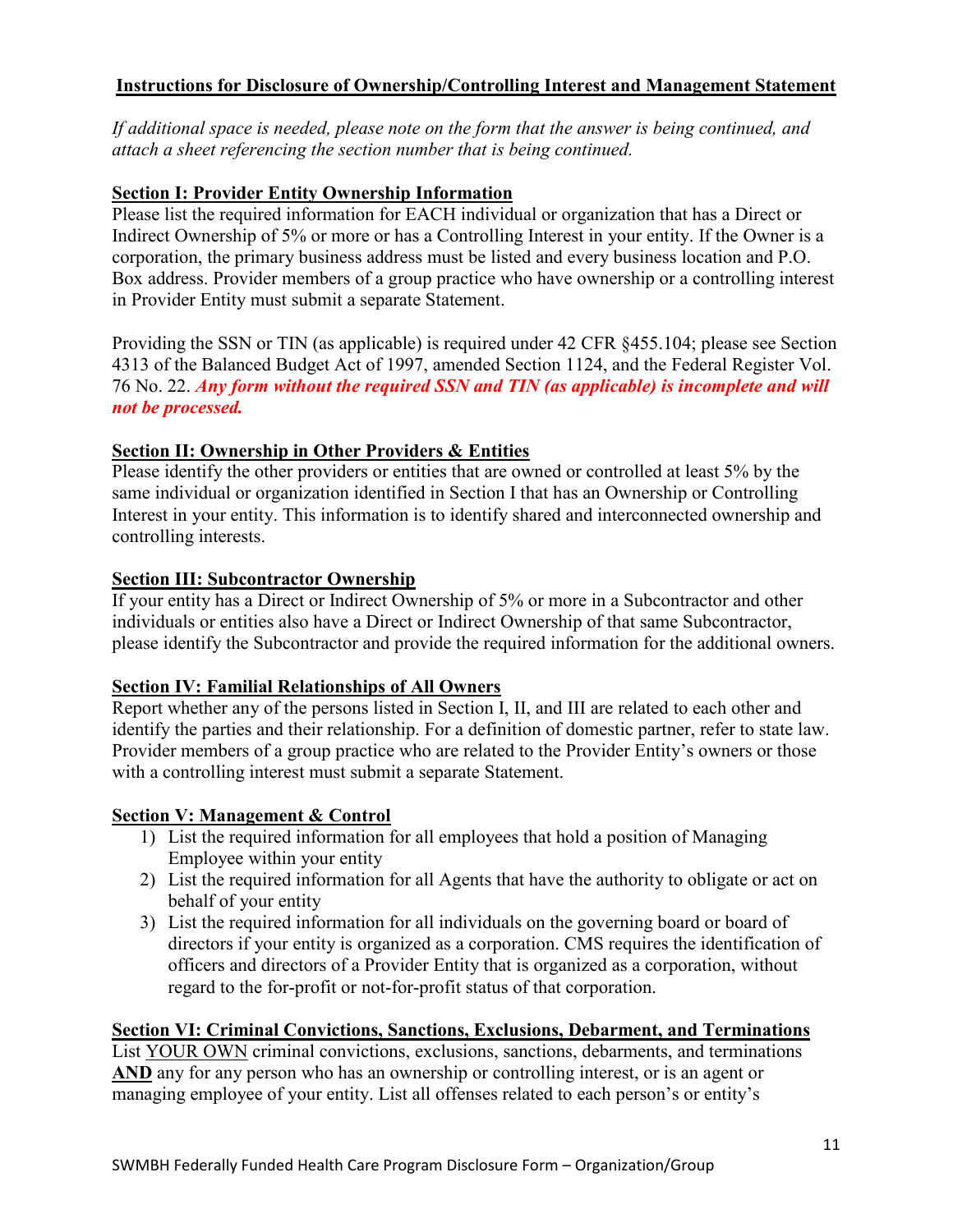involvement in any program under Medicare, Medicaid, CHIP or the Title XX services since the inception of these programs. Review all of the databases necessary to verify this information.

- 1) Exclusion status may be verified through the HHS-OIG List of Excluded Individuals/Entities (LEIE) at<https://oig.hhs.gov/exclusions/index.asp>
- 2) Sanction information is available in the GSA's SAM (System for Award Management) database at [www.sam.gov](http://www.sam.gov/)
- 3) The Michigan Sanctioned Provider List can be located at [http://www.michigan.gov](http://www.michigan.gov/)

## **Section VII: Business Transaction Information**

- 1) List the Ownership of any Subcontractors that you have had business transactions totaling more than \$25,000 within the last twelve (12) month period ending on the date of the request.
- 2) List any *Significant Business Transaction* between your entity and any Wholly Owned Supplier during the past 5 years.
- 3) List any *Significant Business Transaction* between your entity and any Subcontractor during the past 5 years.

Remember that a *Significant Business Transaction* is defined as any transaction or series of related transactions that exceeds the lesser of \$25,000 or 5% of a provider's operating expenses during any one fiscal year.

## *This information must be available within 35 days of a request by the U.S. Department of Health and Human Services, the State Medicaid Agency (Michigan Medicaid Services Administration), and the Medicaid Managed Care Organization (SWMBH) responding to an HHS or State request.*

### **CMHSPs**

- 1) Provide a list identifying Subcontractors that you have had business transactions totaling more than \$25,000 within the last twelve (12) month period ending on the date of the request. It is **NOT NECESSARY** to list the Ownership of any Subcontractors included in the above list **IF** those Subcontractors are also a Disclosing Entity and have completed a Medicaid Disclosure Form submitted to you and to SWMBH.
- 2) List any *Significant Business Transaction* between your entity and any Wholly Owned Supplier during the past 5 years.
- 3) List any *Significant Business Transaction* between your entity and any Subcontractor during the past 5 years. It is **NOT NECESSARY** to list the Ownership of any Subcontractors included in the above list **IF** those Subcontractors are also a Disclosing Entity and have completed a Medicaid Disclosure Form submitted to you and to SWMBH.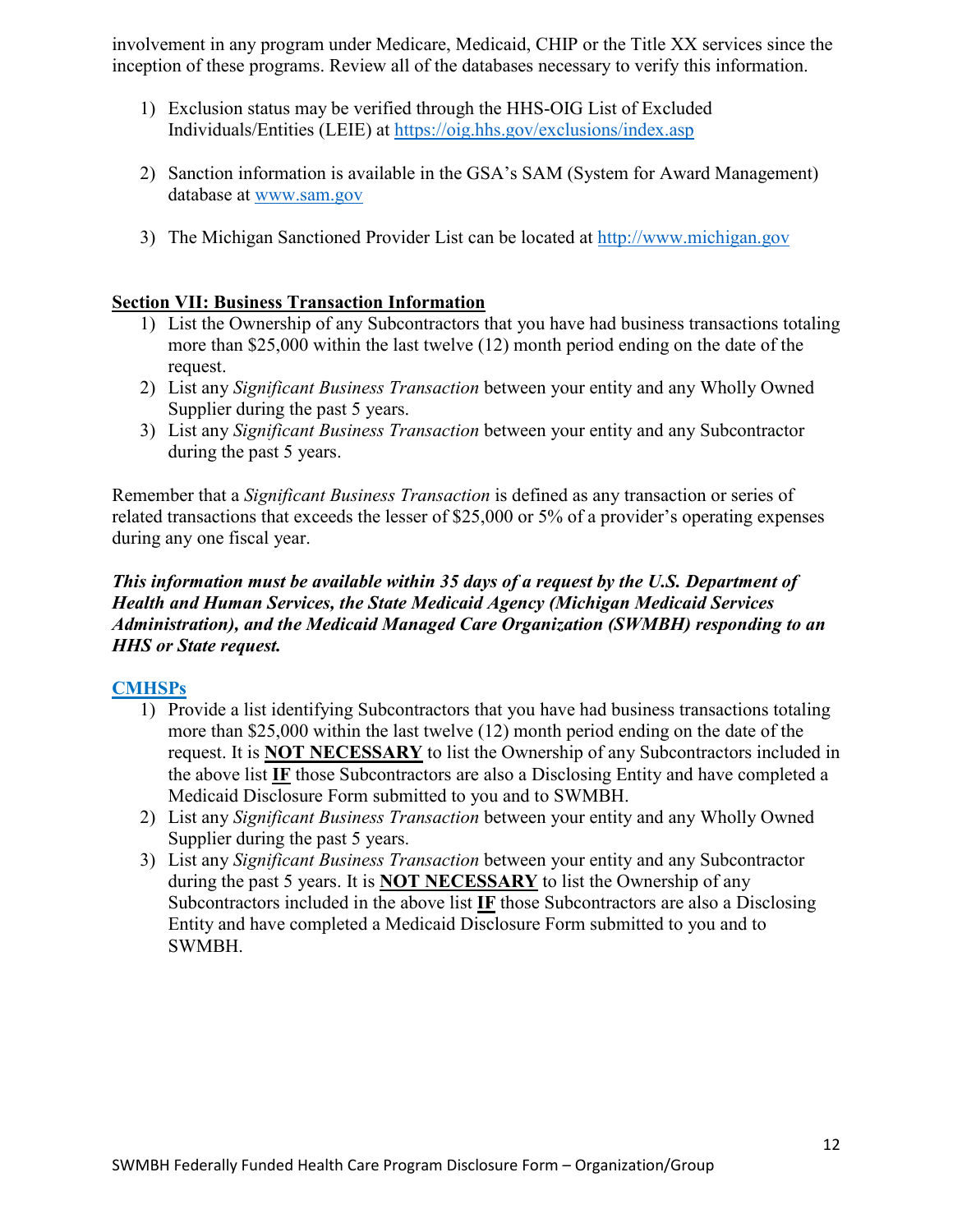#### **GLOSSARY**

*Agent***:** any person who has been delegated the authority to obligate or act on behalf of a Provider Entity.

*CAQH:* Council for Affordable Quality Health. (Credentialing database that some health care providers may use).

*CHIP:* The Federal insurance program for children, Child Health Insurance Program, in Michigan this is known as MIChild.

*Controlling Interest***:** defined as the operational direction or management of a disclosing entity which may be maintained by any or all of the following devices: the ability or authority, expressed or reserved, to amend or change the corporate identity; the ability or authority to nominate or name members of the Board of Directors or Trustees; the ability or authority, expressed or reserved to amend or change the by-laws, constitution, or other operating or management direction; the ability or authority, expressed or reserved, to control the sale of any or all of the assets, to encumber such assets by way of mortgage or other indebtedness, to dissolve the entity, or to arrange for the sale or transfer of the disclosing entity to new ownership control.

*Determination of ownership or control percentages* **:**(a) Indirect ownership interest. The amount of indirect ownership interest is determined by multiplying the percentages of ownership in each entity. For example, if A owns 10 percent of the stock in a corporation which owns 80 percent of the stock of the disclosing entity, A's interest equates to an 8 percent indirect ownership interest in the disclosing entity and must be reported. Conversely, if B owns 80 percent of the stock of a corporation which owns 5 percent of the stock of the disclosing entity, B's interest equates to a 4 percent indirect ownership interest in the disclosing entity and need not be reported.

(b) Person with an ownership or control interest. In order to determine percentage of ownership, mortgage, deed of trust, note, or other obligation, the percentage of interest owned in the obligation is multiplied by the percentage of the disclosing entity's assets used to secure the obligation. For example, if A owns 10 percent of a note secured by 60 percent of the provider's assets, A's interest in the provider's assets equates to 6 percent and must be reported. Conversely, if B owns 40 percent of a note secured by 10 percent of the provider's assets, B's interest in the provider's assets equates to 4 percent and need not be reported.

*Direct Ownership Interest***:** the possession of equity in the capital, the stock, or the profits of the disclosing entity.

*HCBS Provider:* a provider of Home and Community Based Services for Medicaid beneficiaries.

*Indirect Ownership Interest***:** an ownership interest in an entity that has an ownership interest in the disclosing entity. This term includes an ownership interest in any entity that has an indirect ownership interest in the disclosing entity.

*Managing Employee***:** a general manager, business manager, administrator, director, or other individual who exercises operational or managerial control over, or who directly or indirectly conducts the day-to-day operation of an institution, organization, or agency

#### *Ownership or Control Interest:* an individual or corporation that—

(a) Has an ownership interest totaling 5 percent or more in a disclosing entity;

(b) Has an indirect ownership interest equal to 5 percent or more in a disclosing entity;

(c) Has a combination of direct and indirect ownership interests equal to 5 percent or more in a disclosing entity;

(d) Owns an interest of 5 percent or more in any mortgage, deed of trust, note, or other obligation secured by the disclosing entity if that interest equals at least 5 percent of the value of the property or assets of the disclosing entity;

(e) Is an officer or director of a disclosing entity that is organized as a corporation; or

(f) Is a partner in a disclosing entity that is organized as a partnership.

**Other Entity:** any other Medicaid disclosing entity and any entity that does not participate in Medicaid, but is required to disclose certain ownership and control information because of participation in any of the programs established under title V, XV III, or XX of the Act. This includes:

(a) Any hospital, skilled nursing facility, home health agency, independent clinical laboratory, renal disease facility, rural health clinic, or health maintenance organization that participates in Medicare (title XV III); (b) Any Medicare intermediary or carrier; and

(c) Any entity (other than an individual practitioner or group of practitioners) that furnishes, or arranges for the furnishing of, health-related services for which it claims payment under any plan or program established under title V or title XX of the Act.

*Provider Entity:* an individual or entity who operates as a Medicaid provider and is engaged in the delivery of health care services and is legally authorized to do so by the state in which it delivers the services. For purposes of this Statement, the Provider Entity is the individual or entity identified on this form as the disclosing entity.

*Significant Business Transaction***:** any business transaction or series of related transactions that, during any one fiscal year, exceeds the lesser of twenty-five thousand (\$25,000) or five percent (5 %) of a Provider Entity's total operating expenses.